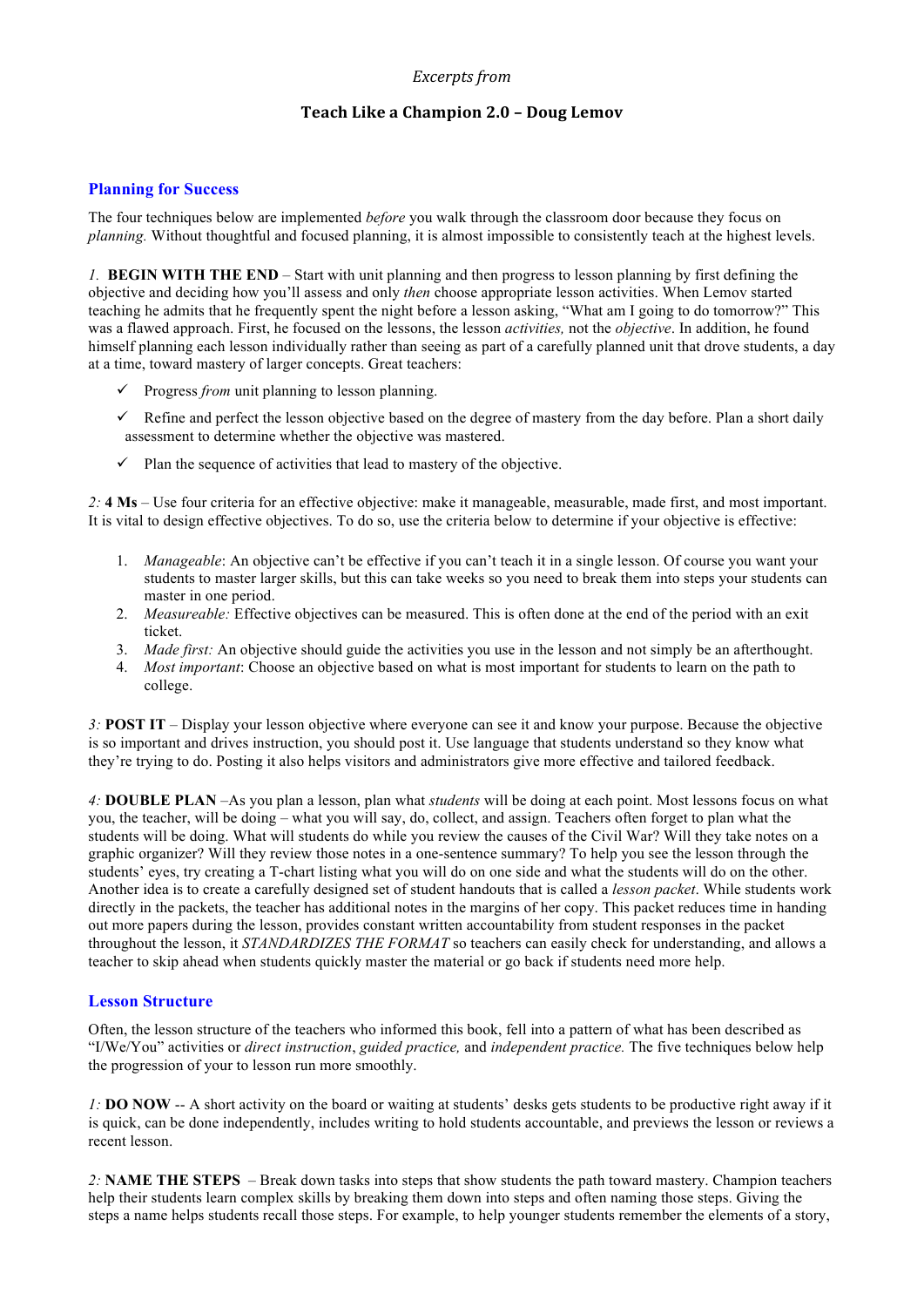one school uses the acronym STORY (**S** – the **setting** is where the story takes place, **T** – **talking** characters are who the story revolves around, **O** – **Oops**, there's a problem in the story, **R** – the characters' attempts to **resolve** the problem, and **Y** – **Yes!** A solution!

## **Building Ratio Through Questioning**

This section is about shifting the balance of *who* is doing the cognitive work in the classroom from the teacher to the students. Lemov included ratio as a single technique in his first book, until he spent a year studying it and realized how important it was. Now ratio encompasses fifteen techniques in this version of the book. Furthermore, ratio involves more than the frequency with which students participate in class, it also involves increasing the level of rigor of that engagement. The next strategies outline three main ways to increase ratio: through questioning, writing, and discussion.

*1:* **WAIT TIME** – Allow students time to think before answering. In this technique you wait a few seconds before calling on students to answer. Typically, teachers wait only about a second after asking a question – a method unlikely to lead to the most thoughtful answer. By waiting longer, you are more likely to improve the quality of answers *and* the number of students who volunteer to answer. You can do this by narrating hands ("One hand. Two hands, now three."), providing prompts to use the wait time well ("I'm seeing people go back to the chapter to see if they can find the scene."), and also by simply stopping talking!

*2:* **COLD CALL** Call on students regardless of whether they've got their hands raised. Ask a question, pause, and then call on a student, "Tell us one cause of WW I, please, [slight pause here] Darren." While this sounds simple, if done correctly, Lemov believes it is the single most powerful technique to improve rigor, ratio, and expectations. First, it lets you check for understanding because you choose the student you want to check for mastery. Second, you don't waste time waiting and cajoling students to answer questions. Third, it allows you to include more students, not just those raising their hands. People often mistakenly assume that this is a stressful technique for students, but teachers who use it consistently, normalize it so it becomes a regular part of class. Also, it is a powerful way to reach students who want to speak but aren't hand raisers. Finally, it increases engagement because students don't know when they will be called on, so they do the work to be prepared for every question.

While it seems simple, you can do it wrong. Make sure you use it preventatively to keep students from drifting off. It is not a discipline strategy for once they are already off task. Cold calling should become a *predictable* part of every day so students know to pay attention. Cold calling is also *systematic* – the questions should be for everyone, not for singling out students not paying attention. It is simply how we do business here. Furthermore, cold calling is *positive*  because it engages students in rigorous work. Students will surprise themselves with what they know and can do if we give them the chance to answer. Finally, cold calling is particularly effective when it is *scaffolded*, that is, when you start with simple questions and progress to harder ones. In the new version of the book, there is a variation called *Cold Call 2.0* or *Slow Call*. **COLD CALL** does not need to be a set of rapid-fire questions. Instead, teachers can combine it with **WAIT TIME** as a way for students have time for deeper thinking, "Think of one way an intended utopia [such as in *The Giver*], turned out to be dystopian. I will give you think time then *Cold Call* a few of you to share your thinking."

*3:* **CALL AND RESPONSE** Ask your class to answer questions in unison from time to time. In this technique you ask a question and the whole class calls out the response in unison. It sounds simple, but it can be an effective way to engage students. Rather than one student responding, everyone responds. It's also a lively and spirited way to energize your students. It can be used to simply report an answer to a completed problem ("On three, tell me your answer to number four.") or it can be used to have students solve a more rigorous problem ("Class, see if you can find 40 percent of eighty. Take five seconds to get it in your head. One, two! (Twenty-four!)." As long as all students know that they are to respond, and they all know *when* to respond based on your cue ("Class?" "One, two, three!"), it will be effective. You can use several types of cues: the countdown, the group prompt ("Everybody" or "Class"), a shift in tone, or a nonverbal gesture (using a hand or a finger).

*4:* **BREAK IT DOWN** – When students don't understand, break down the material into its parts to focus on the problematic area. Champion teachers don't simply repeat the question, they think about the part of the material that most likely caused the confusion and ask smaller, simpler questions about this part. The goal is to provide the smallest hint possible and do it quickly. However, you need to be aware of *rigor collapse* – breaking down the answer so much that the question is no longer rigorous. For this reason, this is a challenging technique. It is best to prepare for it during *planning* by considering possible wrong answers and cues to use for those errors. There are many ways to break down the material, such as the suggestions below:

**• Provide an example.** If asking for the definition of a prime number, provide an example, "7 is one, but 8 is not."

**• Provide context.** To help a student who does not understand *ancient*, "I hope nobody ever calls me ancient."

**• Provide a rule.** If a student incorrectly categorized *indiscriminate* as a verb, you could give the student the rule, or definition of what a verb is, "A verb is an action or a state of being. Is *indiscriminate* an action?"

**Provide the missing (or first) step.** "What do we always do when the numerator is larger than the denominator?" **• Roll back.** Sometimes we instantly recognize our mistakes when we hear them again. Simply restate the student's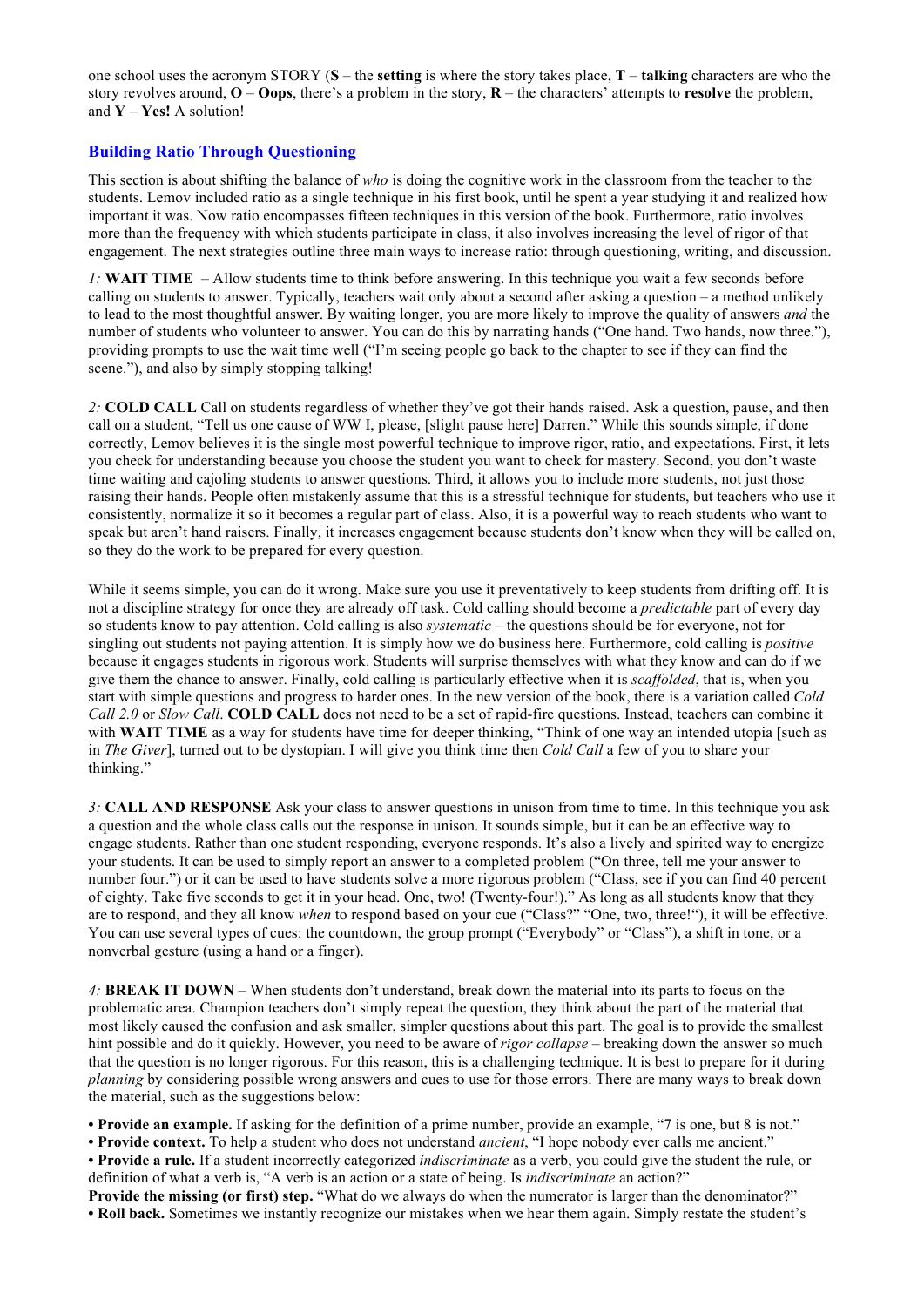error, perhaps with an emphasis on the error, "So you said to *multiply* six and fifteen?" **• Eliminate false choices.** "If it were a verb, it would be an action. Is *owner* an action?"

*5:* **PEPPER** Pepper is a fast-paced game to reinforce and review skills. The teacher tosses a question out to a student and if the student gets it right, the teacher moves to the next question. If the student is wrong, the teacher calls on someone else to answer. There is no discussion of an answer because it's a fast-paced review. Students can stand to play the game.

### **Building Ratio Through Writing**

Writing is one of the most valuable skills students learn in school. These techniques help you increase the amount of writing – especially high-quality writing – students will do in your class.

1*:* **EVERYBODY WRITES** – Students engage more rigorously by reflecting in writing *before* they discuss. Writing gives all students a chance to reflect on and clarify their thinking to prepare for more rigorous thinking and discussion. Writing not only engages students, but it helps them to process and refine their thinking. Consider the difference between the answer from a student who shoots her hand up immediately and the student who first writes and clarifies her ideas. Furthermore, students *remember more* of what they are learning if they write it down.

*2:* **ART OF THE SENTENCE** Students synthesize a complex idea in a single, well-crafted sentence. In teaching students to write, we often spend more time on paragraph formation than on crafting effective sentences. By helping students develop more complex, subtle, and nuanced sentences, we help them further develop and refine their ideas. Furthermore, asking students to summarize a reading or a discussion in one single, well-crafted sentence, forces them to clarify their understanding of the topic. This is no easy task. To help them, we can provide sentence starters (e.g., "The relationship between..." "In the long run..." "Over time...") Another approach is to provide sentence *parameters* (e.g., "Explain in one well-crafted sentence what Swift says we should do with children *and* how you know he is being satiric.") An ideal place to use this technique is at the end of the lesson (perhaps as an **EXIT TICKET**) to summarize and synthesize what students have learned.

*3:* **SHOW CALL** Like **COLD CALL,** but with student writing, choose student writing to display and revise on the spot. There are two potential problems with increasing the amount of writing in the classroom. First, there is too much for teachers to grade every piece. Second, if students know this, there is less incentive for them to produce high-quality writing. **SHOW CALL** addresses both concerns. After students write, walk to a student's desk, take his paper, and using a document camera, project it for everyone. By doing this regularly, and making it positive, students know they will be held accountable and have an incentive to do their best writing. Then, since you don't have time to read every piece of writing, you can use **SHOW CALL** to model quality work or share a common error. "Let's see your ideas and how we can make them better." You might conduct a discussion about what is effective in the student's thesis statement. "I like Martina's thesis statement, but it would be even better if she put it in the active voice. Who can show us how to do that?" Then the class makes the correction. "Great, now everyone go through your *own* sentences, note the ones in the active voice, and revise any in the passive voice." After this, students get to work editing their paragraphs and have a clear model of how. To keep this technique positive, either use an unemotional approach when taking a student's writing or ask, "Do you mind if I share your work so we can revise it a little bit?" You could also keep the student anonymous. If you don't have a document camera, copy a student's writing and distribute it the next day.

*4:* **BUILD STAMINA** [\* Clip 40] – Gradually increase writing time to help students develop the habit of writing for sustained periods. Student writing improves when students can write for longer periods of time. To help students accomplish this goal, start small (write for a minute the first time, and a minute and a half the next), ensure students keep their pencils moving, make sure they have enough ideas to write about before they start, and valorize student writing by reading it aloud publicly afterward.

*Technique 41:* **FRONT THE WRITING** Put writing earlier in your lesson plan to ensure writing is the result of rigorous student thinking. Teachers often use writing as a culminating activity. Common lesson sequences are RDW (read-discuss- write) or ADW (activity-discuss-write). The problem with these approaches is that students often write their own papers based on the ideas *other students* have generated during class discussions. To more accurately assess our students' ability to generate and reflect on ideas independently, writing needs to comes earlier in the sequence. This will help students learn to make sense of a text on their own. The simplest way to up the rigor of student writing is to change the lesson order to RWD or AWD (read/activity-write-discuss).

#### **Build Ratio Through Discussion**

Lemov purposefully includes discussion as the last method to build ratio for a reason. When teachers think about increasing student involvement, they often think of discussion first. However, discussions are not always implemented in ways that ensure student participation is *rigorous.* To implement them in a much more rigorous way, it helps to know what an effective discussion *is*. It is *not* a series of student comments that have little to no connection to what was previously said. It *is*, "a mutual endeavor by a group of people to develop, refine, or contextualize and idea or a set of